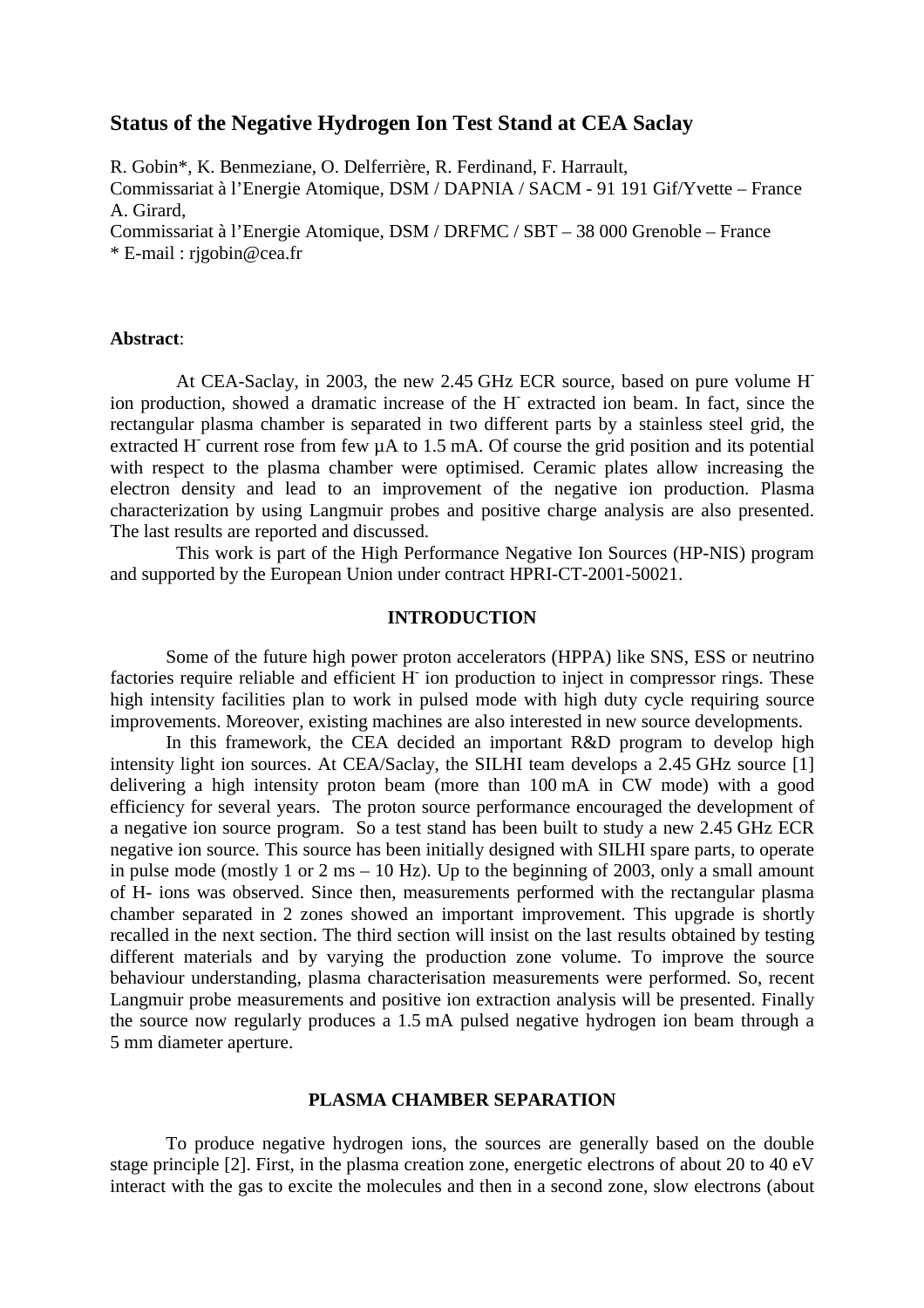1-2 eV) react with these excited molecules to give an H atom and an H- ion. This process is called the dissociative attachment. Generally, both zones are separated by a magnetic filter to avoid the high energy electron flux enters into the negative ion production zone.

At Saclay, the preliminary design of the source based on plasma generated by electron cyclotron resonance, followed this principle. The 2.45 GHz RF power was injected in the plasma production zone where the axial magnetic field provided by 2 coils reached close to 1000 Gauss. Then a tunable C-shape magnetic filter separated this zone and the negative ion production area. With this magnetic configuration, only few  $\mu$ A of H<sup>-</sup> ions have been observed [3] while the plasma chamber was biased to a - 10 kV power supply.

Previous spectroscopic plasma measurements showed for example the  $\lambda = 674.0$  nm line indicating the presence of excited molecules able to produce H<sup>-</sup>ions by dissociative attachment. So this small H- ion production may be attributed to negative ion destruction close to the plasma electrode. The microwave power, not completely absorbed by the plasma, could contribute to H<sup>-</sup> loss. Simulations showed that a metallic grid can stop the microwave penetration. So the magnetic filter was replaced by a 5 mm mesh stainless steel grid. As a result, an important improvement has been observed when the plasma chamber has been effectively separated in 2 zones. Then the grid and the plasma electrode have been simultaneously negatively polarised and the H- ion current increased. Figure 1 presents the grid in the plasma chamber and summarizes the wiring of the test stand.



Fig 1: Scheme of the H<sup>-1111</sup> ECR source

After optimisation of the grid position, the maximum H<sup>-</sup> current occurred while the grid was located at 25-30 mm from the plasma electrode. By tuning simultaneously the potential of the grid and plasma electrode from  $0$  to  $-120$  V compared to the plasma chamber. the 10 kV H<sup>-</sup> extracted current rose from the precedent maximum value (84  $\mu$ A) to 950  $\mu$ A. Then both the plasma electrode and the grid were biased by independent negative power supplies in order to allow a slight voltage difference. But no improvement was observed.

## **MATERIAL DEPENDENCE**

The above-mentioned results were obtained with a stainless steel grid and a molybdenum plasma electrode. The rectangular plasma chamber is made of water-cooled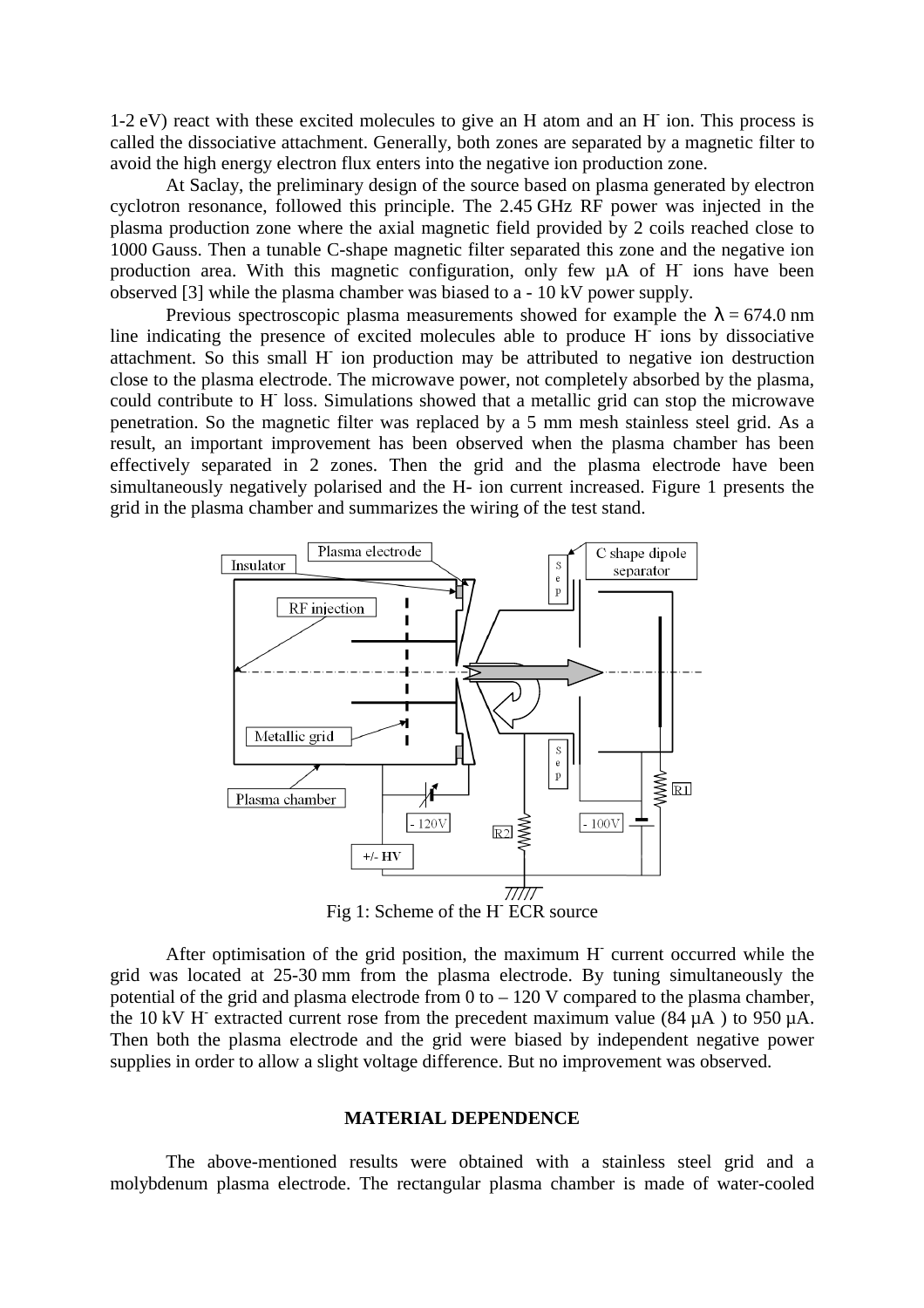copper and a 2 mm thick boron nitride disc is inserted between the RF ridged transition and the plasma chamber [4]. The source was typically working in pulsed mode (1-2 ms – 10 Hz) 5 days a week for several months. And no degradation has been observed. The first stainless steel grid, installed in June 2003, has never been changed excepted during the Tantalum grid test reported hereinafter.

Several authors already reported hydrogen negative ion production improvements while using Tantalum material inside the plasma chamber [2, 5]. So a Tantalum grid has been tested while the Saclay source operated at 10 kV. The H- extracted current was plotted as a function of the plasma chamber pressure (5 points between 2 and 3.5 mTorr) with both Stainless steel and Tantalum grid. The performances did not change dramatically but the results with the Tantalum grid always reach few percents lower than those obtained with the stainless steel grid.

Moreover, if both the grid and the plasma electrode are made of Tantalum, the extracted H<sup>-</sup> current decreases by about 25 % (Fig. 2) compare to the typical design.



Grid + plasma electrode material dependence

Fig. 2: Extracted H current versus extraction voltage with: - Ta grid and Ta plasma electrode (circles) - Stainless steel grid and Mo plasma electrode (triangles)

The extracted current continuously increases from 140 to 850  $\mu$ A while the RF power rises from 380 to 950 W [3]. This continuous increase of the RF power can be associated to an increase of the electron production in the plasma generator zone. And simulations [6] predict the increase of the H<sup>-</sup> ion production as a function of the electron density. Ceramic materials like quartz, alumina or boron nitride produce an important amount of secondary electrons under plasma particle bombardment. So to confirm the dependence of the H- ion production with respect to the primary electron density, 4 boron nitride plates have been installed in the plasma creation zone. And the H- extracted current increased from  $950 \mu A$  to 1.32 mA with the same source running conditions.

### **VOLUME and SURFACE EFFECTS**

The extracted negative ion current strongly depends on the grid position [3]. By reducing the distance between the grid and the plasma electrode, the volumes of both the production zone and the plasma generation zone change. So to verify the production zone volume effect, a 30 mm diameter stainless steel tube was installed around the 2 rods which maintain the grid. The volume was thus limited at 21 cm3 compare to 73 cm3 for the typical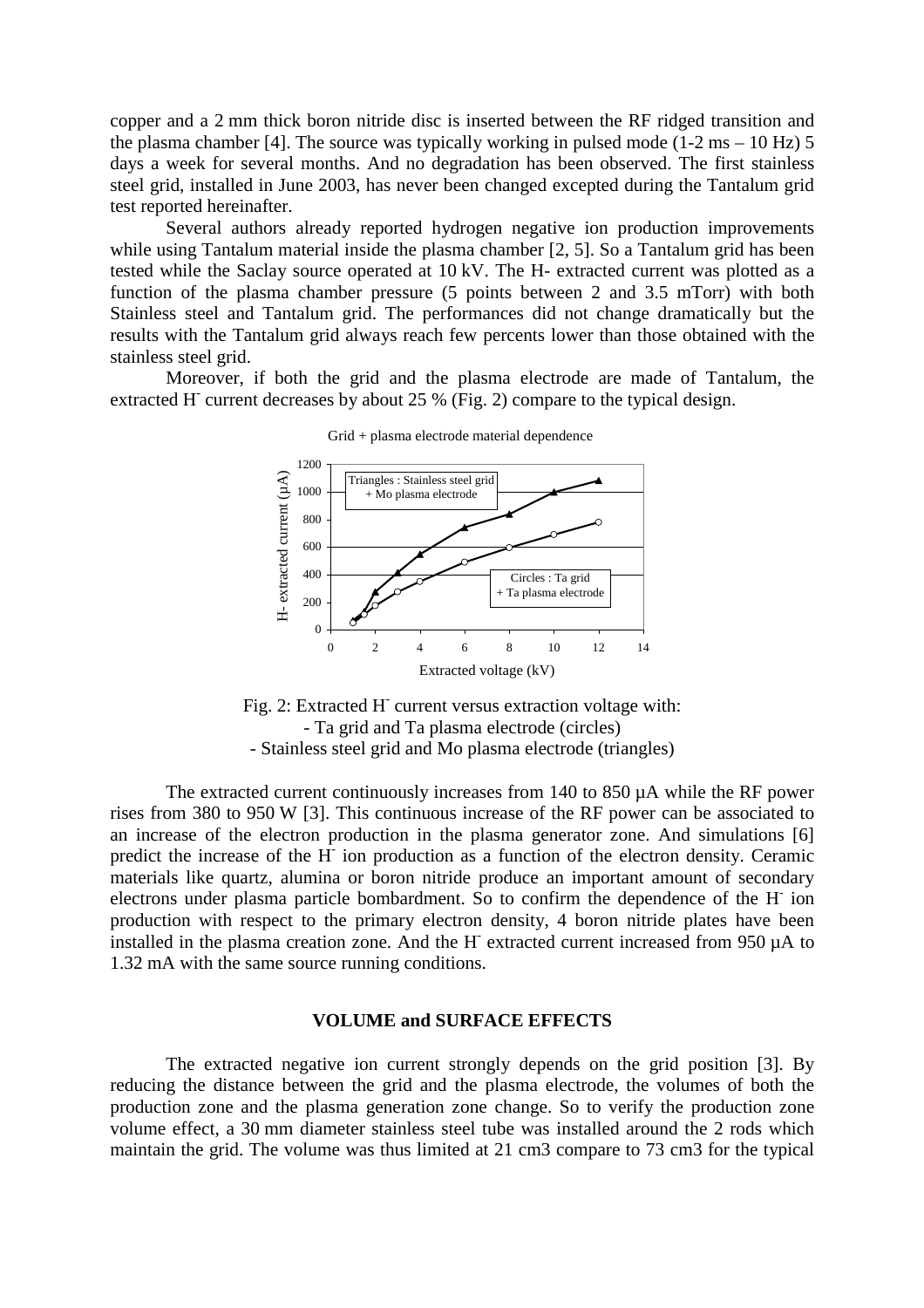design. The tube was electrically linked to the grid and the plasma electrode. As a result, the smaller volume led to reduced performance.

Then the tube was replaced by a 5 mm mesh stainless steel grid cylinder. Once more the performance of the source was largely reduced. These results confirm the important influence of the plasma chamber shape. So, new designs with circular plasma chamber are envisaged.

## **PLASMA CHARACTERISATION**

To facilitate the negative hydrogen ion production, several experiments have already been performed in order to increase the knowledge of the plasma. First the spectroscopic measurements showed the presence of excited hydrogen molecules [4]. Then a Langmuir probe has been successively installed in both parts of the plasma chamber [7]. And finally, by polarizing the source at positive high voltage, the extracted positive charge analysis gives important information on the plasma characteristics.

For the Langmuir probe measurements, the axial magnetic field led to difficult probe characteristic interpretation. Comparative curves indicate the tendency. The 2 mm diameter molybdenum probe has been placed on the axis of the source but perpendicularly to this axis. When the probe is installed at 58 mm from the plasma electrode (28 mm upstream to the grid), the axial magnetic field reaches 500 Gauss and the electron temperature increases when the grid potential varies from  $-0$  to  $-90$  V (fig. 3).





Fig 3: Probe characteristics in the plasma generation zone

The probe was then installed in the negative ion production zone at 6 mm from the plasma electrode. Here the axial magnetic field is much lower (around 200 Gauss). By comparing the probe curves on both sides of the grid, for the same voltage, the electron temperature is largely lower in the H<sup>-</sup> production zone. This electron energy reduction could explain the increase of the H<sup>-</sup>ion current.

The probe made of a 2 mm Molybdenum wire covered with a 0.5 mm Al2O3 layer largely influences the extracted ion current. Figure 4 presents the H- current versus the grid polarization. The empty circle curve represents the ion current with no probe in the plasma chamber. For this measurement, the Boron Nitride plates were not installed in the chamber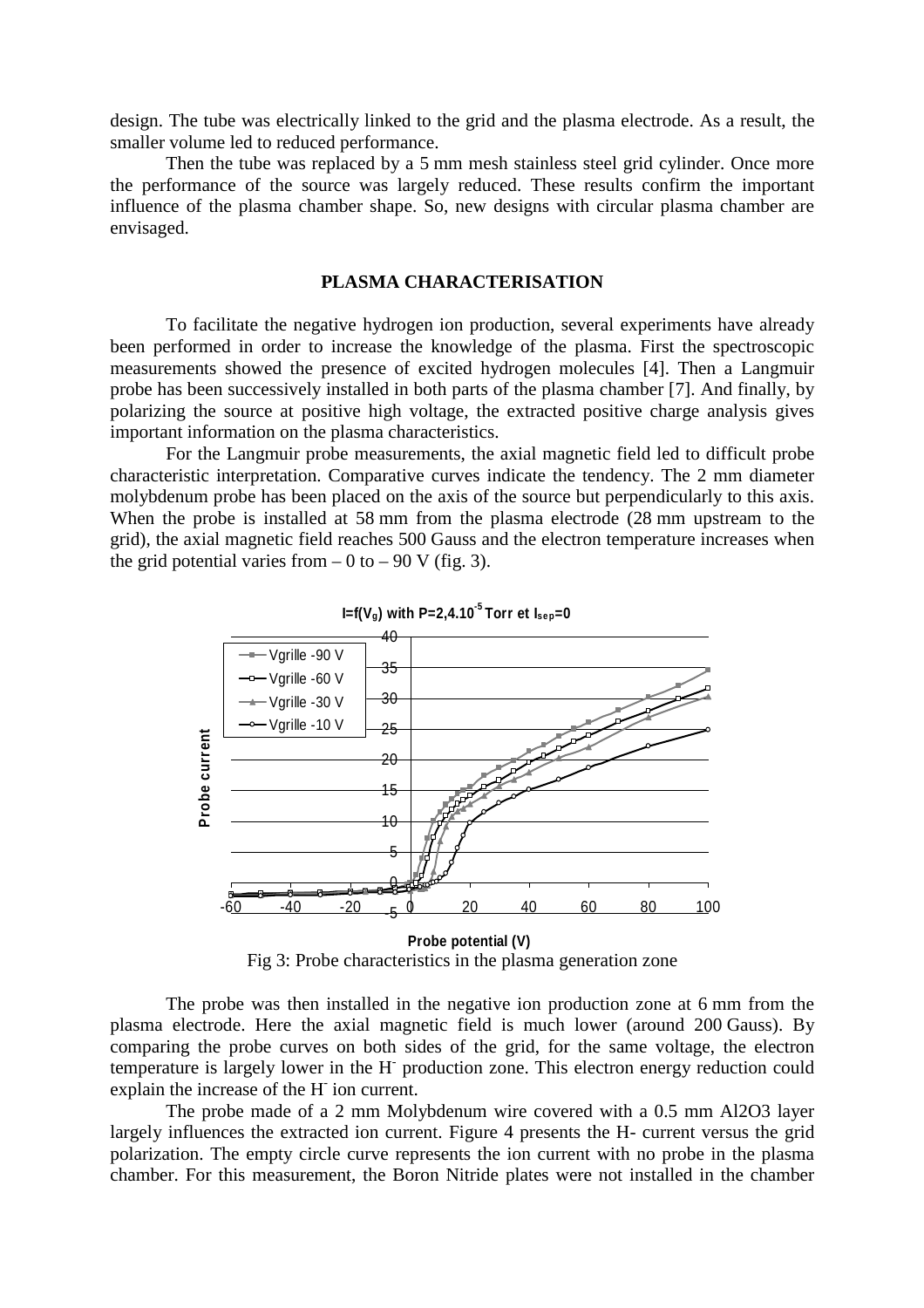but the curve looks similar with a lower level. The triangle curve represents the ion current with the probe located at 6 mm from the extraction aperture. The plasma perturbation is probably mainly due to the secondary electron emitted by the probe alumina. As a result, the maximum extracted H- ion current (1.5 mA) was then finally obtained in these conditions.



Fig. 4: Extracted H- current vs grid potential (with or without grid).

The electron energy reduction is confirmed by the positive charge analysis. A small dipole magnet (10 mm between poles) located just after the extraction system, in the vacuum chamber, allows us to check the different species  $(H^+, H_2^+, H_3^+)$  extracted from the source. A 5 mm diaphragm limits the current entering in the dipole and then the particles are collected on a Faraday cup (triangle curve). The measurements indicate a very low amount of  $H_2^+$  while the grid is installed in the chamber (Fig. 5). Like in the cold plasma where the following reaction takes place, this analysis shows the  $H_3$ <sup>+</sup> peak becomes the highest one.

$$
{H_2} + {H_2}^+ \to {H_3}^+ + H + 1.71 eV
$$



**Proton fraction with or without stainless steel grid** 

Fig. 5: Positive charge analysis (extracted current vs analyzer magnet) with or without the grid.